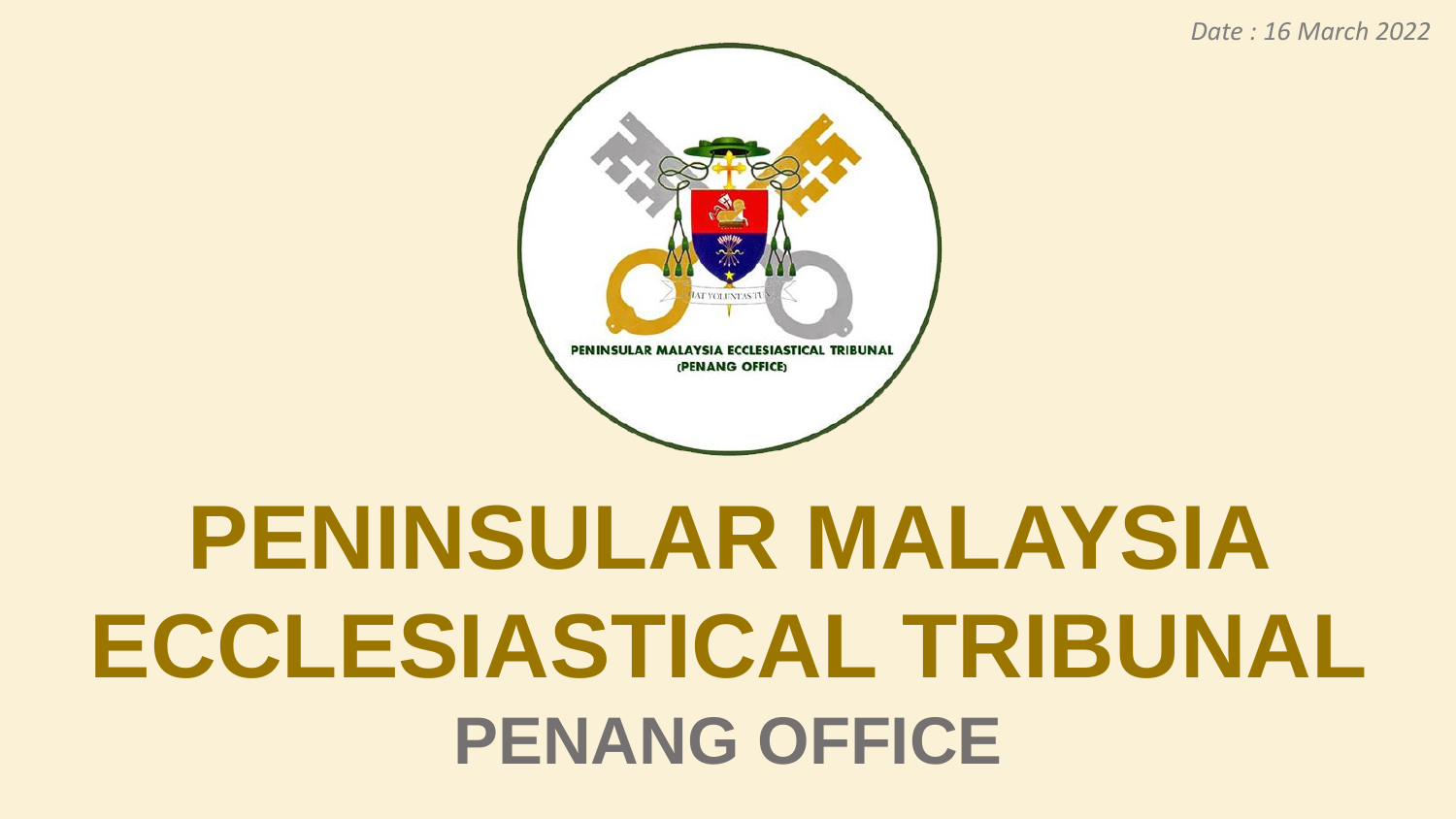

**"Always observing canonical equity and keeping in mind the salvation of souls (Salus Animarum)" Cn. 1752.**

### **MISSION**

- **"To pursue or vindicate the rights of physical or juridical persons, or to declare juridical facts." Cn. 1400 § 1, 1º**
- **To accept and hear all cases of first instance for marriage nullity in the diocese of Penang.**
- **To accept and hear penal and other cases assigned by the diocesan bishop.**
- **To assist the diocesan bishop in all his juridical acts as and when required.**
- **To provide the diocesan bishop, the clergy and the people of the diocese with juridical opinions.**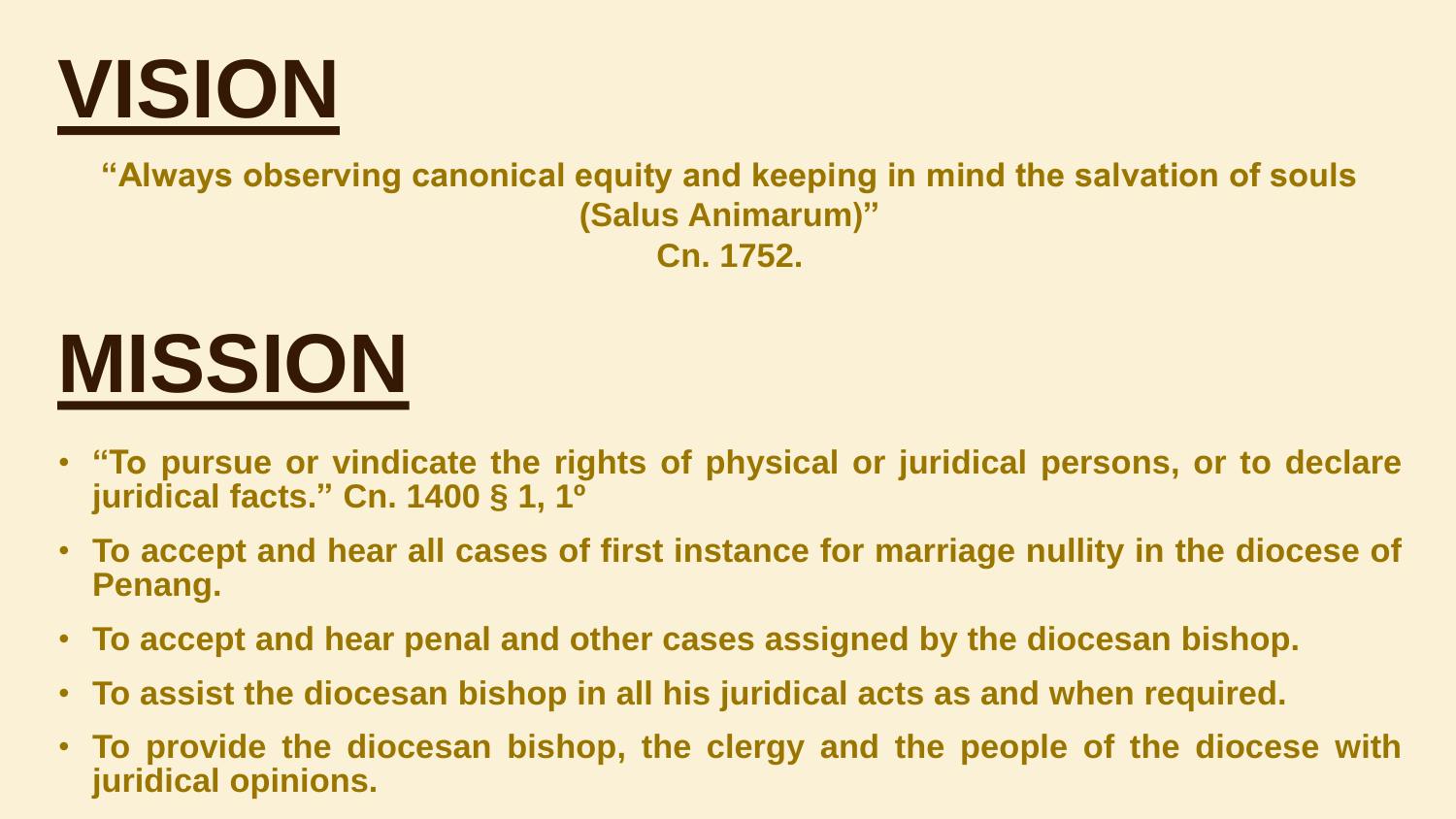## **PATRON SAINT**

#### **St. Raymond of Peñafort**

**(A Dominican Priest – Organized the Church's legal code)**

**Feast Day: 7 January**

**Patron Saint of the Canonists**

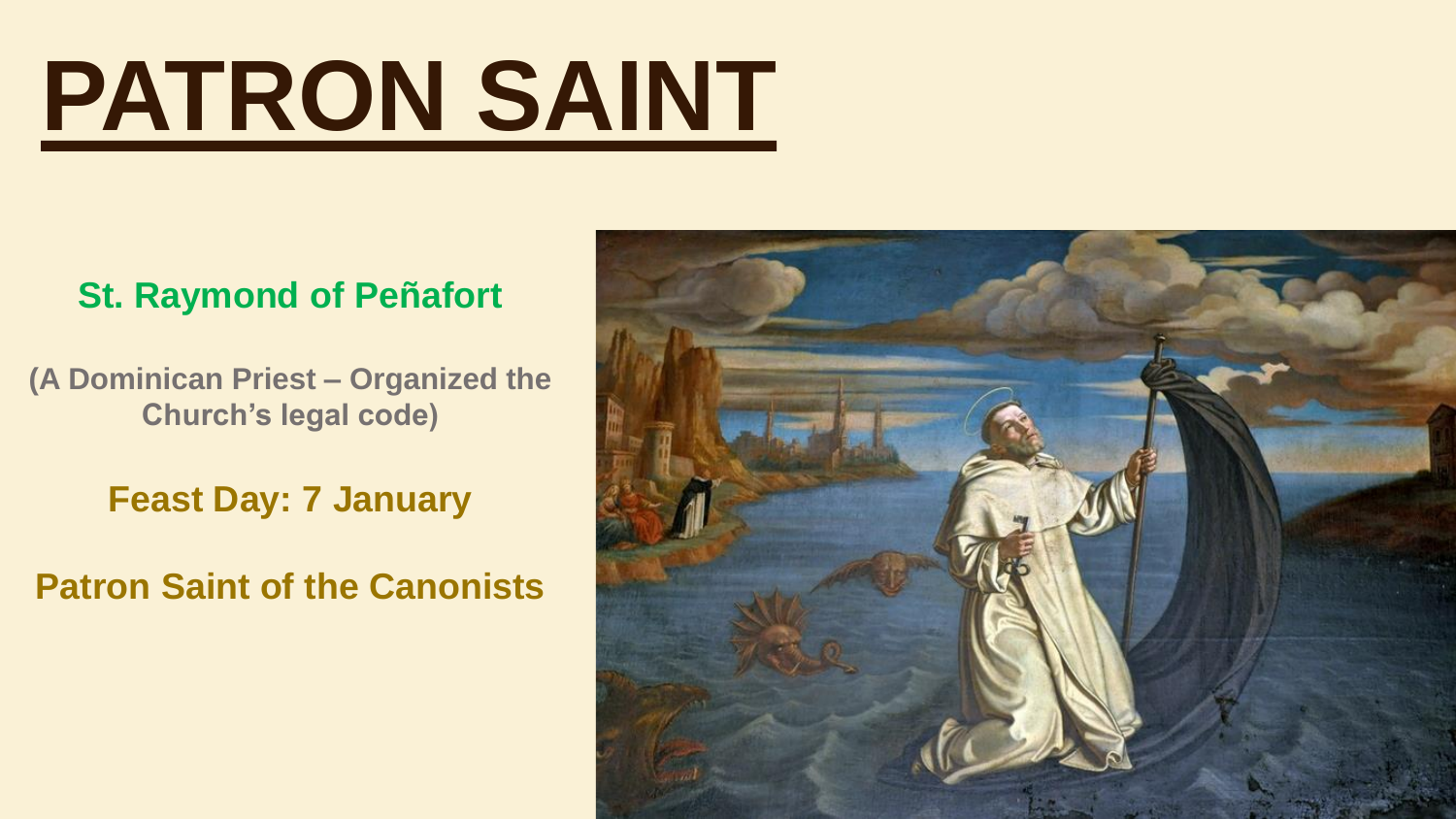## **OFFICE**

**MODERATOR** Archbishop Julian Leow, DD

**DIOCESAN BISHOP** Bishop Sebastian Francis, DD

#### **ASSOCIATE JUDICIAL VICAR / TRIBUNAL DIRECTOR** Rev. Fr. Dominic Santhiyagu, J.C.L.

**JUDGE**

Rev. Fr. Michael Cheah, STL

**DEFENDER OF THE BOND** Msgr. Stephen Liew, STL Rev. Fr. Jude Miranda, STL



**AUDITOR** Ms. Anne Nah



Ms. Andrea Melissa



**CIVIL OFFICIAL** Mr. Christopher Kushi Kostka, L.L.P.



**LAY OFFICER** Ms. Margaret Boey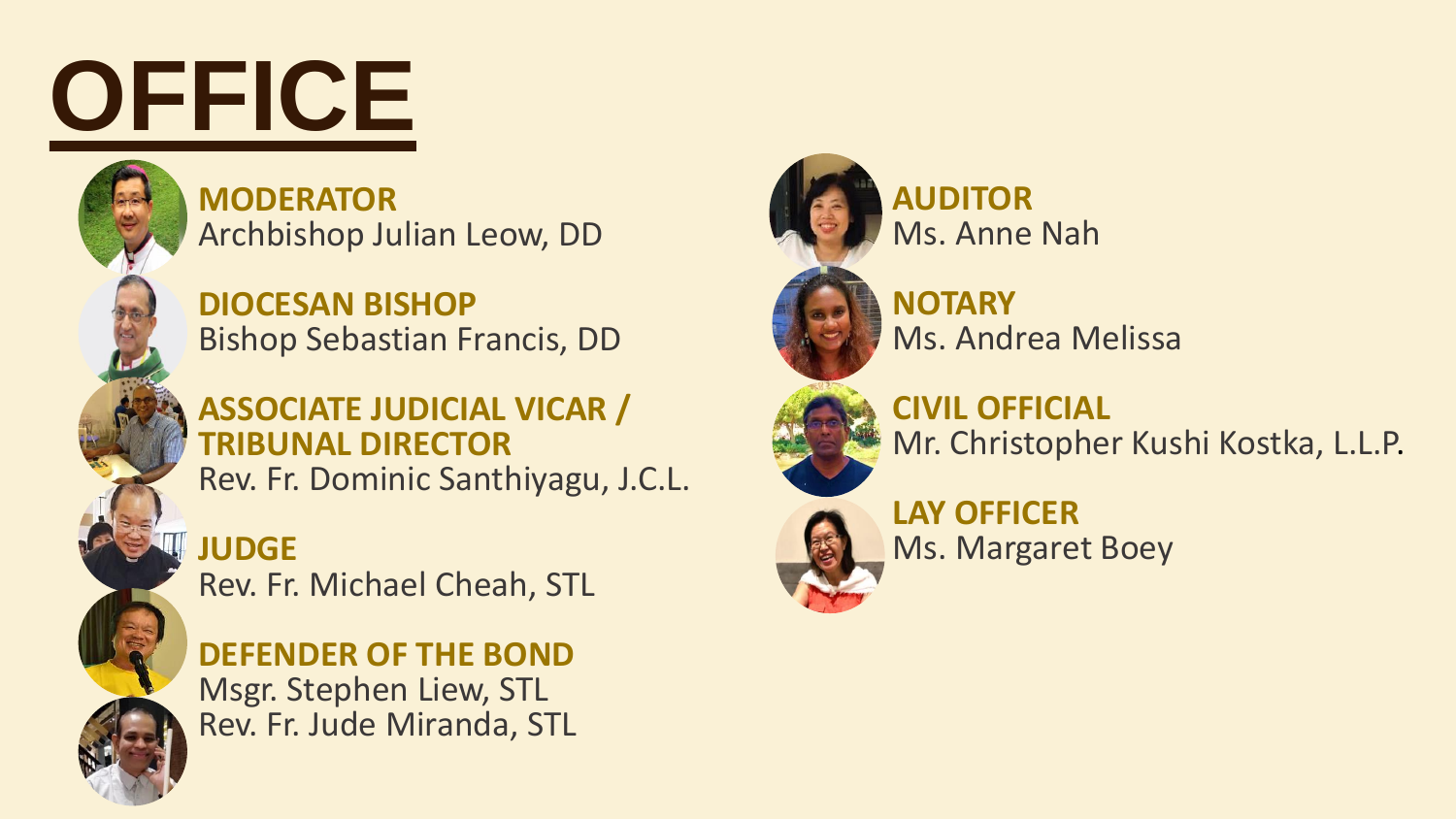# **THE FUNCTIONS**

- **1. HANDLING NULLITY OF MARRIAGE CASES**
- **2. PROVIDE CANONICAL OPINION**
- **3. UPDATING CANONICAL NEWS AND WRITE-UPS (WEBSITE)**
- **4. REVISING PASTORAL DIRECTORY/ PRIEST HANDBOOK**
- **5. SECRETARIAT FOR THE CANON LAW SOCIETY OF MALAYSIA – SINGAPORE – BRUNEI**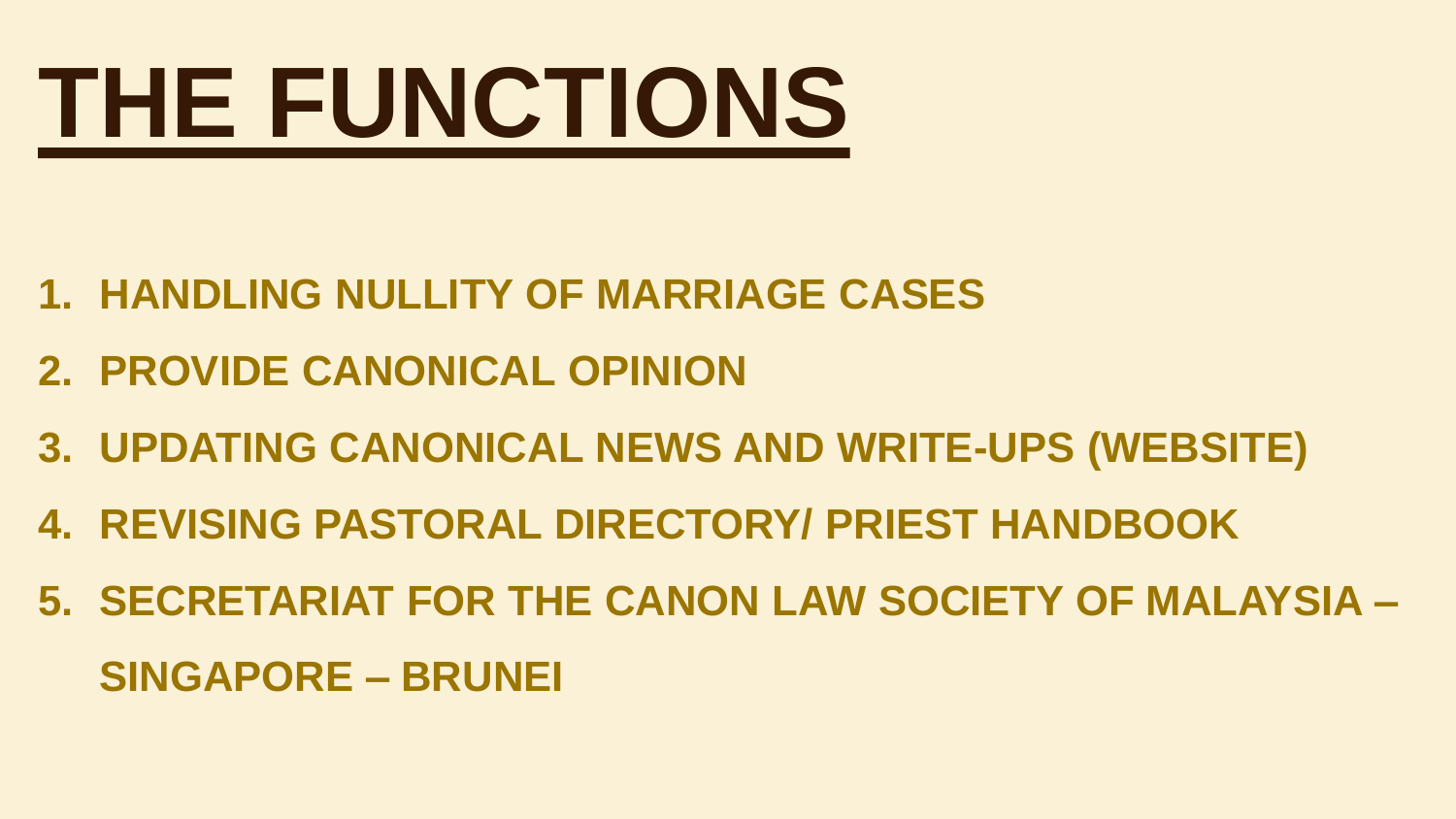### **MARRIAGE CASES**

- **1. NULLITY OF MARRIAGE**
- **2. NULLITY DUE TO LACK OF CANONICAL FORM**
- **3. PAULINE PRIVILEGE (by the Parish Priest)**
- **4. DISSOLUTION OF MARRIAGE DUE TO NON-CONSUMMATION (Roman Rota)**
- **5. PETRINE PRIVILEGE / FAVOR OF THE FAITH (Roman Rota)**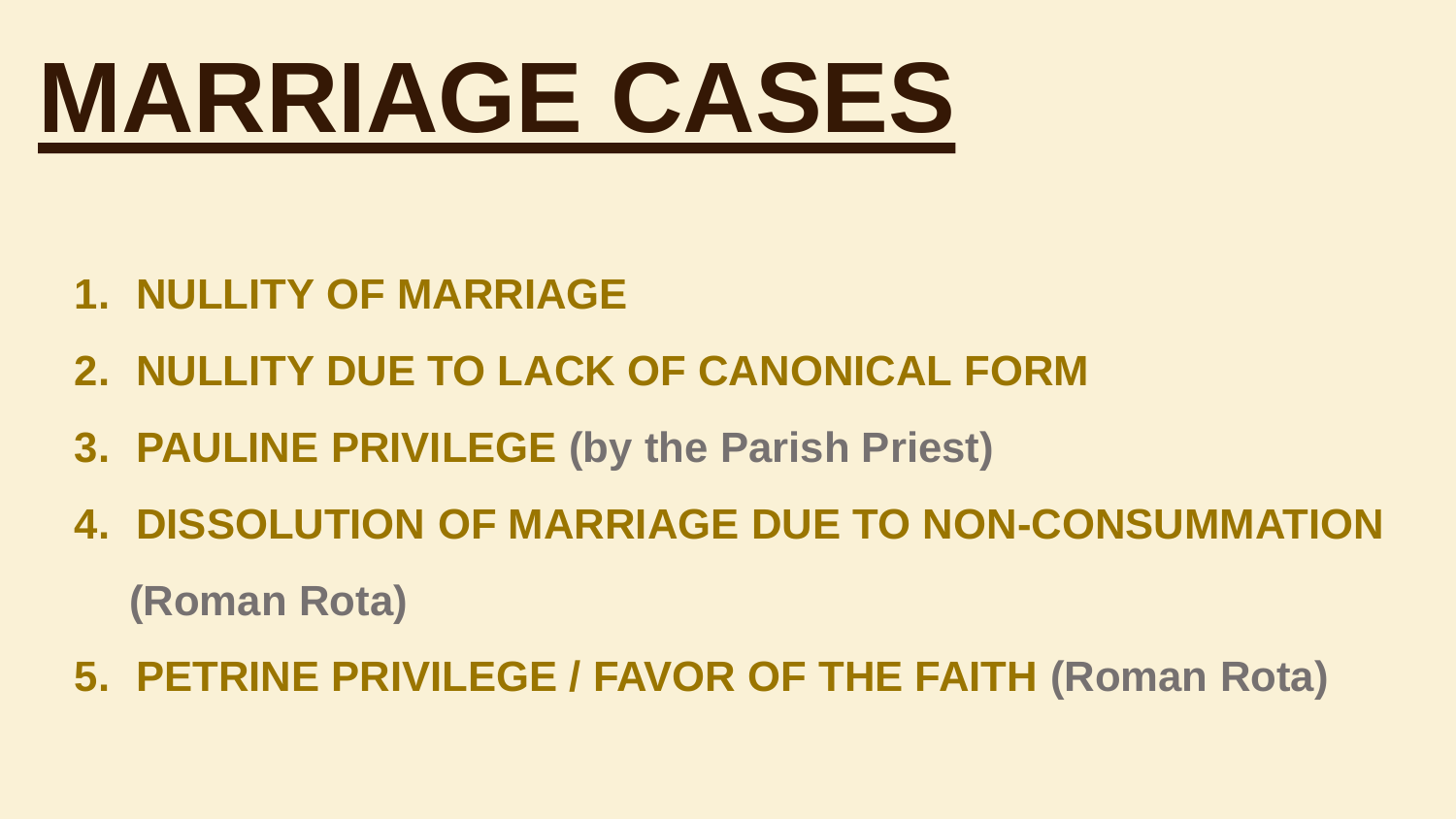#### **Nullity of Marriage**

Two Catholics who were married validly, end in a civil divorce, applying to the Ecclesiastical Tribunal to determine the nullity of their marriage.

#### **Nullity due to Lack of Canonical Form**

When a marriage consists of at **least one Catholic** and **canonical form is not observed** and no dispensation from canonical form has been given. Canonical Form requires the presence of **consent, church's representative** and **witnesses** in a marriage. Such marriages do not go through the full judicial process, but through an abbreviated administrative process to be declared invalid by the Ecclesiastical Tribunal.

#### **Dissolution of Marriage due to Non-Consummation**

This is when two people **enter into a marriage with consent but did not consummate the marriage**. The case is prepared by the Ecclesiastical Tribunal and is sent to Roman Rota for a decision.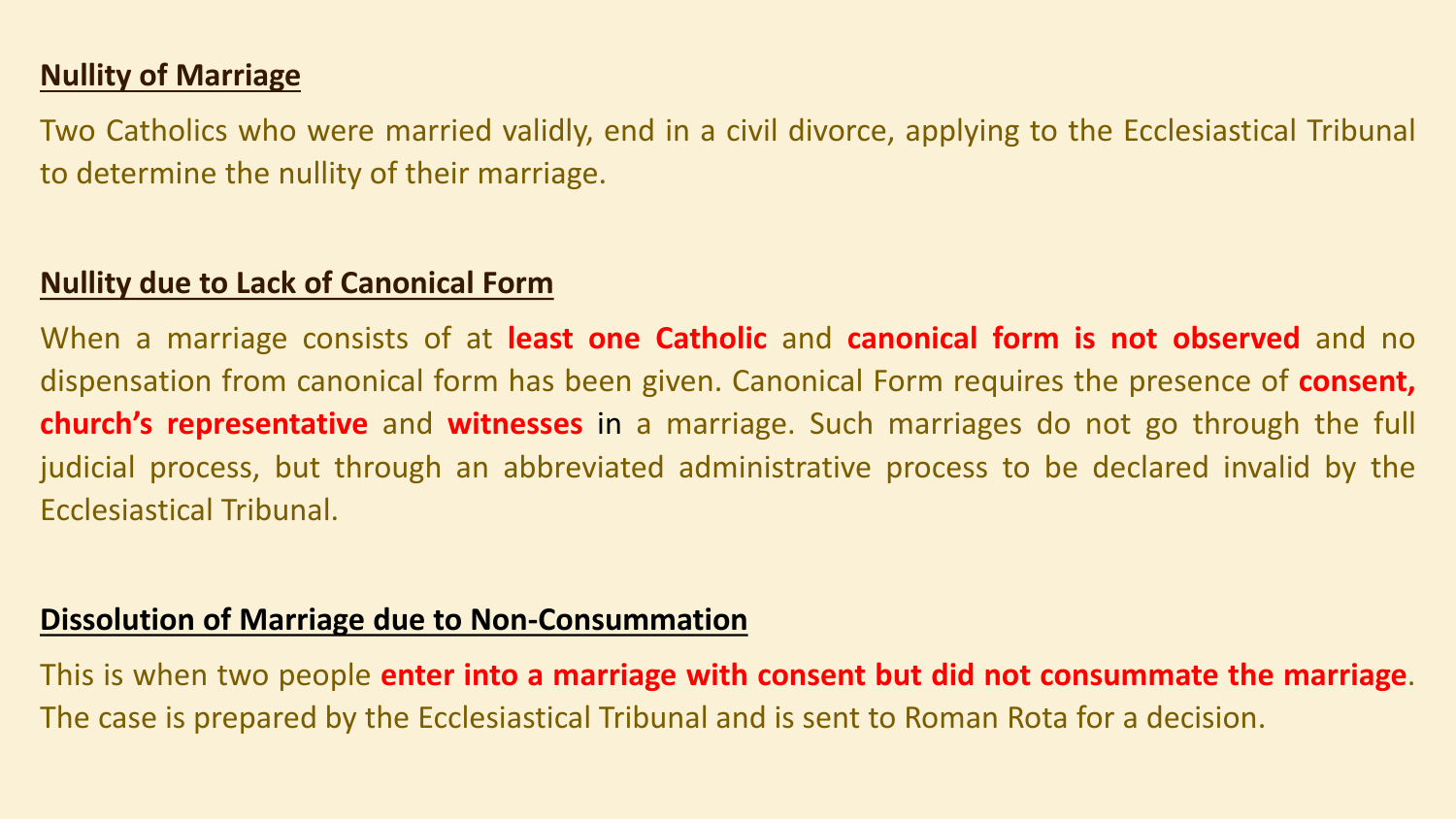#### **Petrine Privilege / Favour of the Faith (Extra code, CDF Instruction, 30 April 2001)**

This process may arise when the marriage involves one baptized person (in the Catholic Church) and one non-baptized person. The case is prepared by the Ecclesiastical Tribunal and is sent to Roman Rota for a decision. Only the Holy Father may set aside this union in favour of the faith of the Catholic party with whom a new marriage is desired.

- 1. X, an unbaptized person, marries Y, also an unbaptized person.
- 2. The non-baptism of both X and Y can be proven.
- 3. The marriage ends in civil divorce.
- 4. X, desiring a Catholic marriage with Z (Catholic), with no intention of Baptism.

To aid the process, the names and addresses of witnesses who can attest to the non-baptism of that person, preferably parents, are needed. Other necessary documentation includes the marriage certificate and the divorce decree to be provided.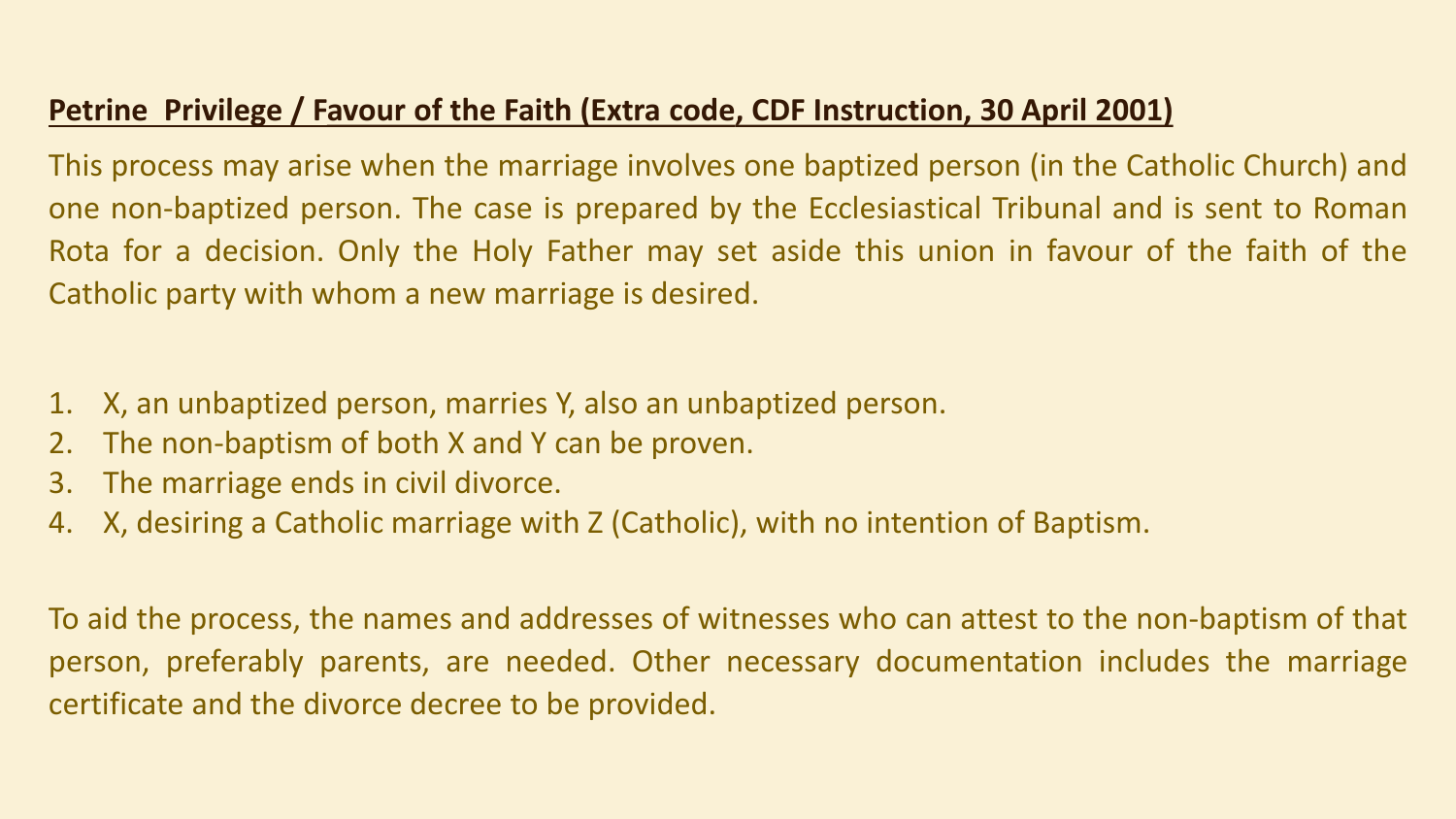#### **Pauline Privilege (Can 1143) – dissolved by the law itself, no need for recourse CDF 30 April 2001**

**A marriage entered into by two unbaptized persons may be dissolved by means of the Pauline Privilege when one of the parties receives Christian baptism and then enters a subsequent marriage while the other person remains non baptized.** It must be clear that the other party does not wish to receive baptism and wishes to depart from marital life. The party who has been baptized may not be the cause of the separation after the baptism has taken place.

- 1. X, an unbaptized person, married to Y, also an unbaptized person.
- 2. The non-baptism of both X and Y can be proven.
- 3. The marriage ends in civil divorce.
- 4. X, desiring a Catholic marriage, must be baptized as a Catholic.

The privilege takes place at the time of the new marriage. It will be necessary to obtain the names and addresses of the former spouse and two witnesses who can answer questions regarding the non-baptism of Y.

(This process can be done by the parish priest or Tribunal)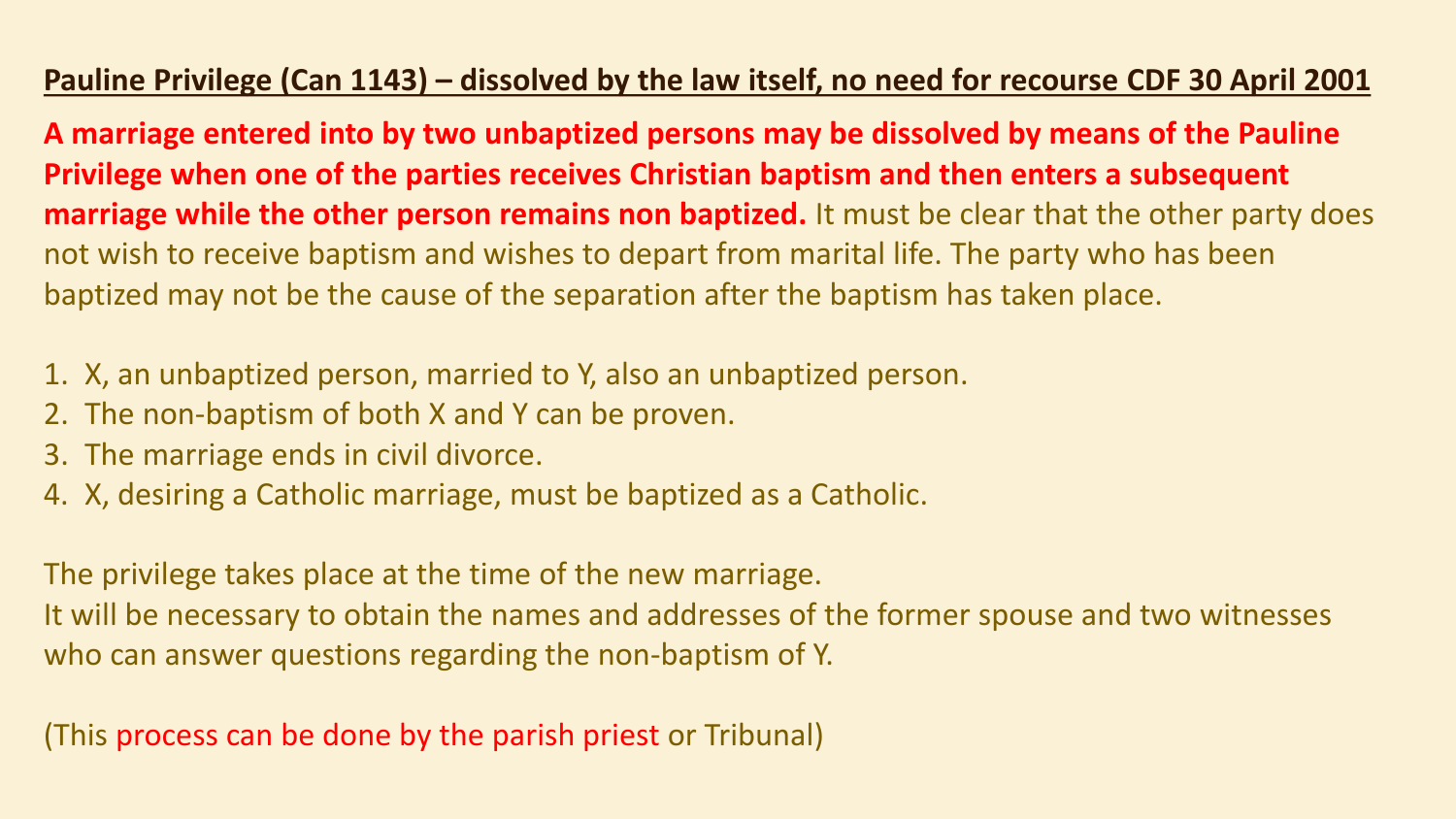## **CASE STATUS**

|                         | 2018<br>(from 1 Mar) | 2019              | 2020           | 2021 | 2022<br>(as of 10 Mar) |
|-------------------------|----------------------|-------------------|----------------|------|------------------------|
| Case C/F                | 36 (KL)              | 33                | 34             | 25   | 25                     |
| <b>New Cases</b>        | $\overline{2}$       | $10 + 2$ (MAJODI) | $\overline{3}$ | 10   | $\overline{2}$         |
| <b>Closed Cases</b>     | $\overline{5}$       | 11                | 12             | 10   | $\overline{2}$         |
| <b>Balance Cases</b> 33 |                      | 34                | 25             | 25   | 25                     |

NULLITY OF MARRIAGE (65) & NULLITY DUE TO LACK OF CANONICAL FORM (2)<br>Settled 38 + 2 cases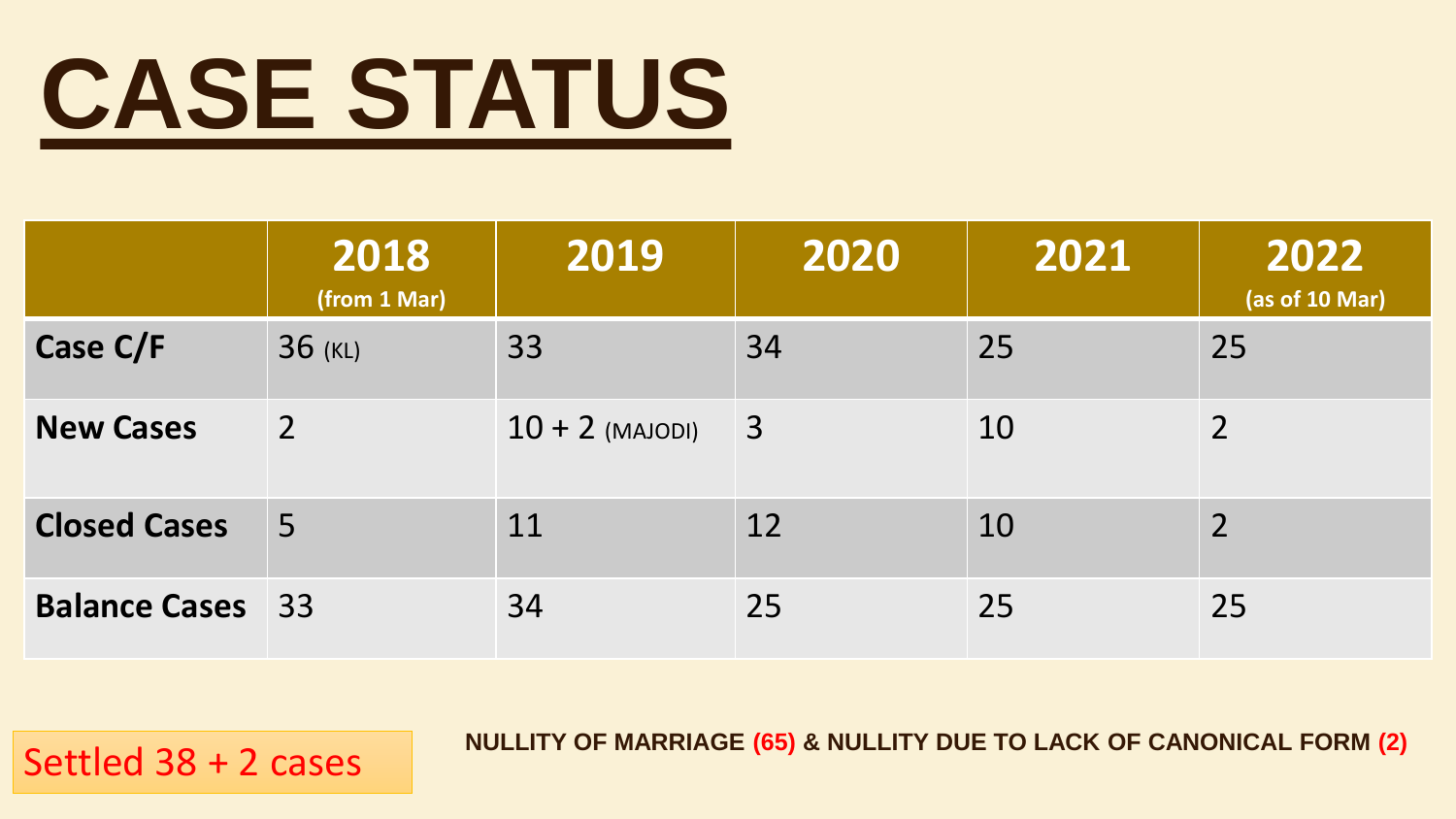

- **1. LACK OF GENERAL UNDERSTANDING ON NULLITY OF MARRIAGE AND ITS PROCESSES**
- **2. UNABLE TO PROVIDE CREDIBLE WITNESSES**
- **3. UNABLE TO LOCATE PNI FORMS**
- **4. UNAWARE OF PAYMENT INVOLVED**
	- **\* Nullity of Marriage – RM 1000** *(One Thousand)*
	- **\* Nullity due to Lack of Canonical Form – RM 100** *(One Hundred)*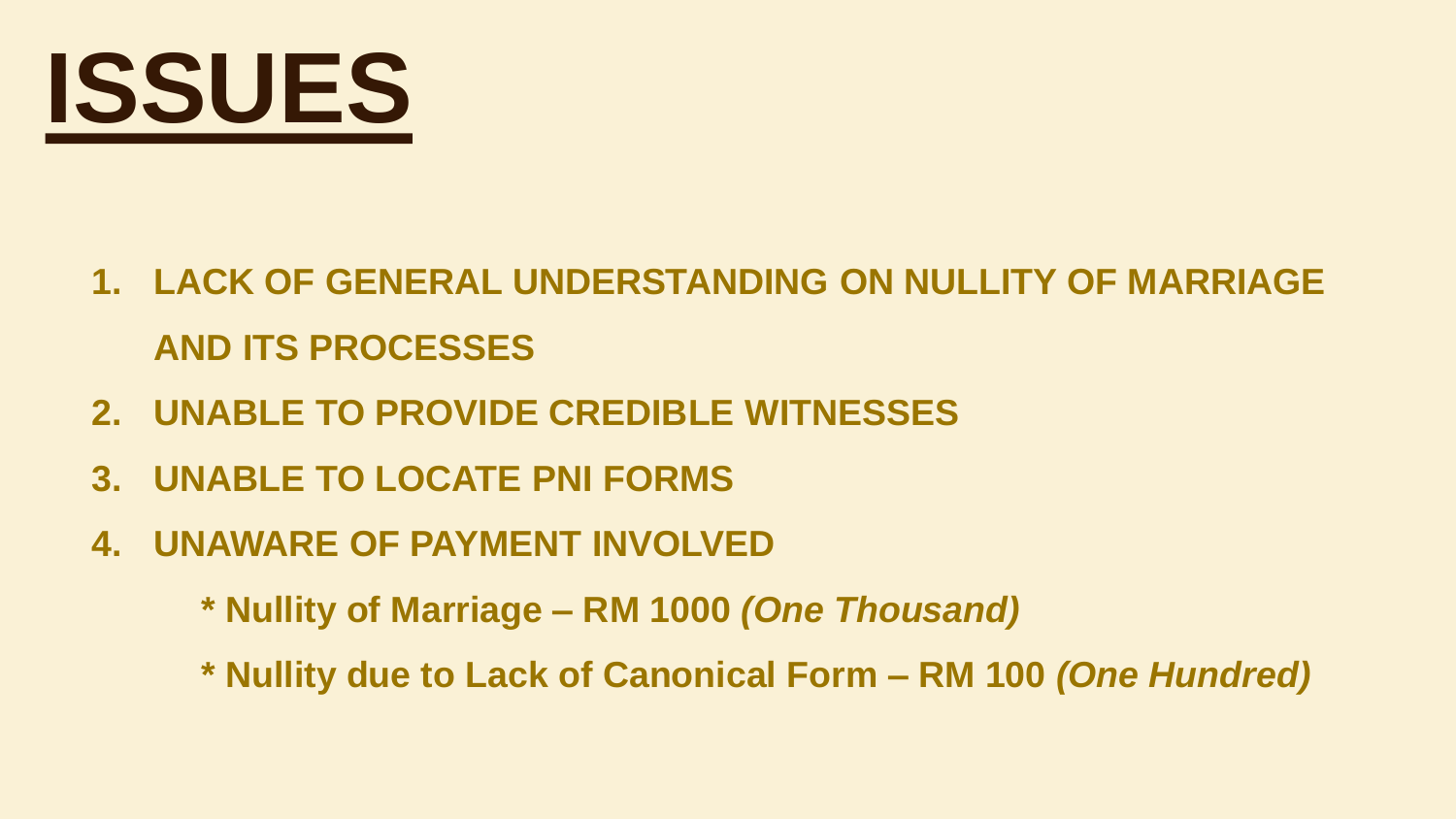

- **1. When filing a case, the client is briefed on the necessary process and payment.**
- **2. Once the application form and the supporting documents are received, a petition with the ground(s) to nullify the marriage is prepared on behalf of the client by the office.**
- **3. Upon the acceptance of the petition by the Judge, hearings (individual interviews) are carried out for the petitioner, respondent and their witnesses.**
- **4. The ACTA with the compilation of the testimonies are sent to the Defender of the Bond for his/her observation.**
- **5. Finally, the ACTA is sent to the Judge for the final verdict.**
- **6. An official notification on the declaration of nullity is prepared to notify the petitioner, respondent and the parishes they were baptized and got married.**

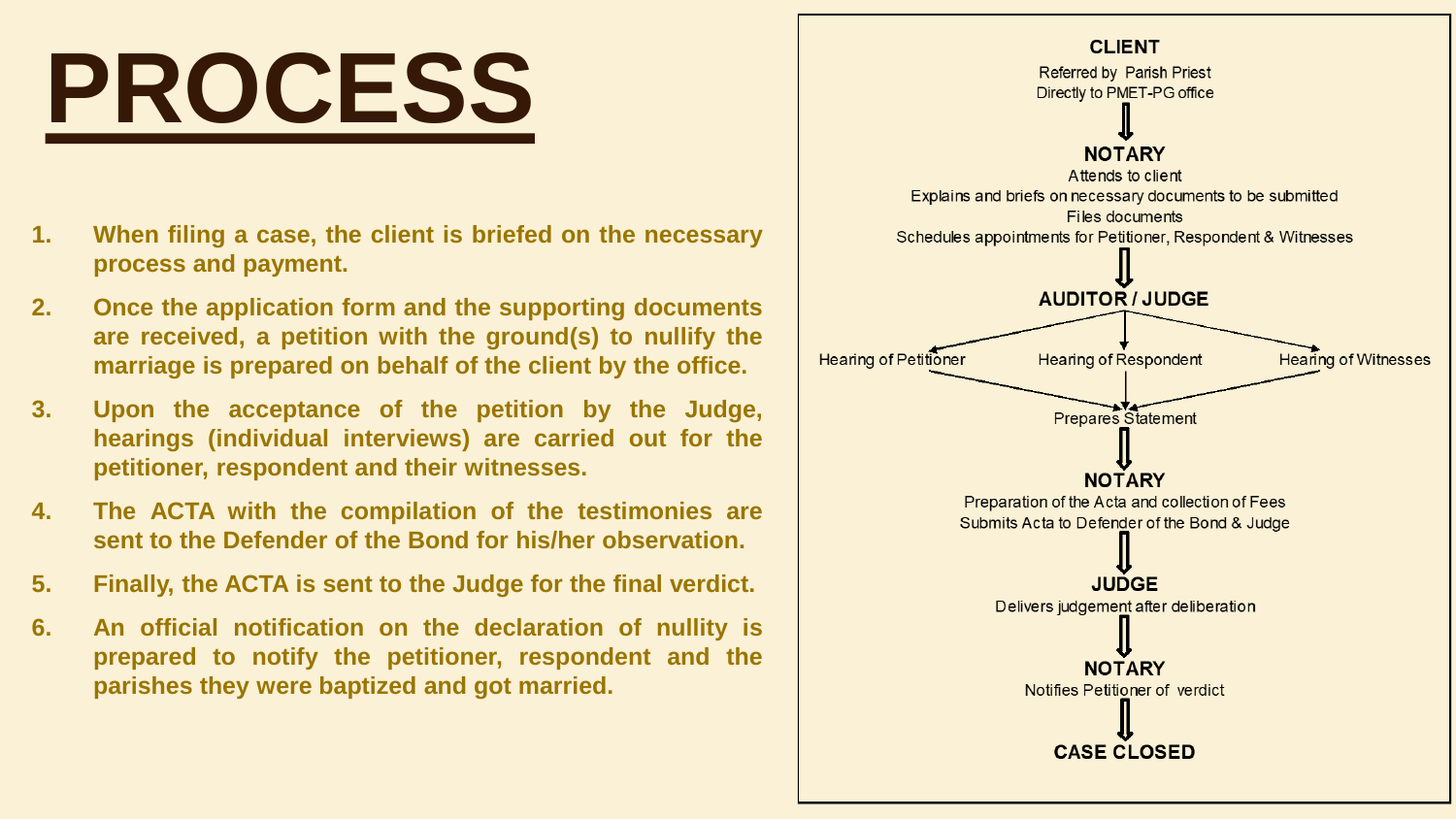## **GENERAL INFORMATION**

|    | <b>SITUATION</b>                   | <b>CANONICAL FORM</b><br>(Consent, Church Rep & witness) | <b>VALIDITY</b>  | <b>SACRAMENT</b>                       |
|----|------------------------------------|----------------------------------------------------------|------------------|----------------------------------------|
| A  | <b>Catholic + Catholic</b>         |                                                          |                  |                                        |
| B. | <b>Catholic + Christian</b>        | (With the permission for a mixed marriage)               |                  | (Mainstream church)                    |
|    | <b>Catholic + Christian</b>        | $/$ (")<br>(With the Dispensation from Canonical Form)   |                  |                                        |
| D  | <b>Catholic + non-Baptised</b>     | (With the Dispensation from Disparity of Worship)        |                  | X                                      |
| E. | <b>Catholic + non-Baptised</b>     | $/$ (")<br>(With the Dispensation from Canonical Form    |                  | X                                      |
| F. | <b>Catholic + non-Baptised</b>     | X                                                        | $\boldsymbol{X}$ | X                                      |
| G. | <b>Non-Baptised + non-Baptised</b> | X                                                        | (Natural Bond)   | X                                      |
| Н. | <b>Non-Baptised + non-Baptised</b> | X                                                        | (Natural Bond)   | (Upon receiving Baptism; both parties) |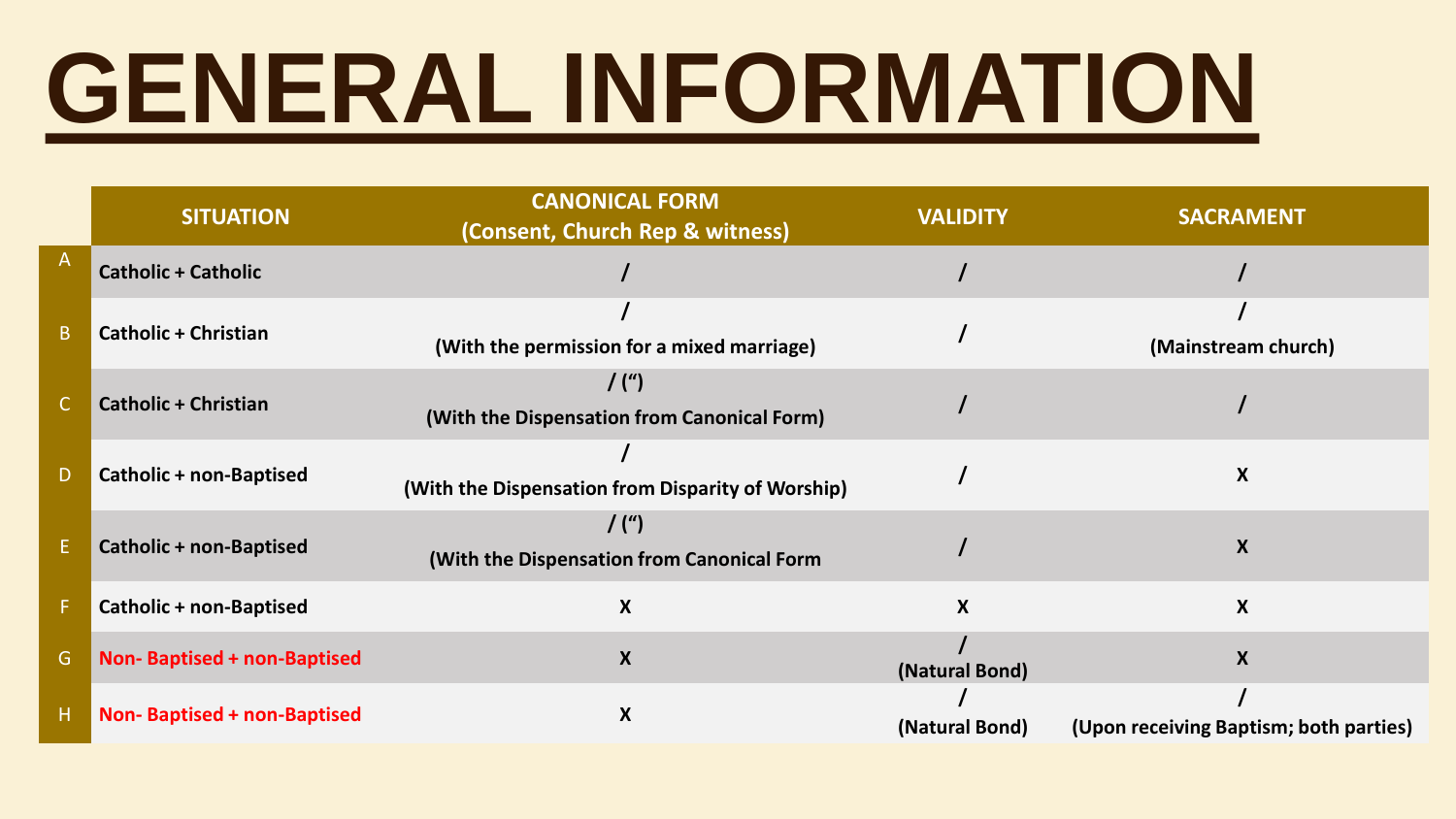

### **COMPLAINTS & ANY CASES**

### **REFERRED BY BISHOP REGARDING THE PRIESTS**